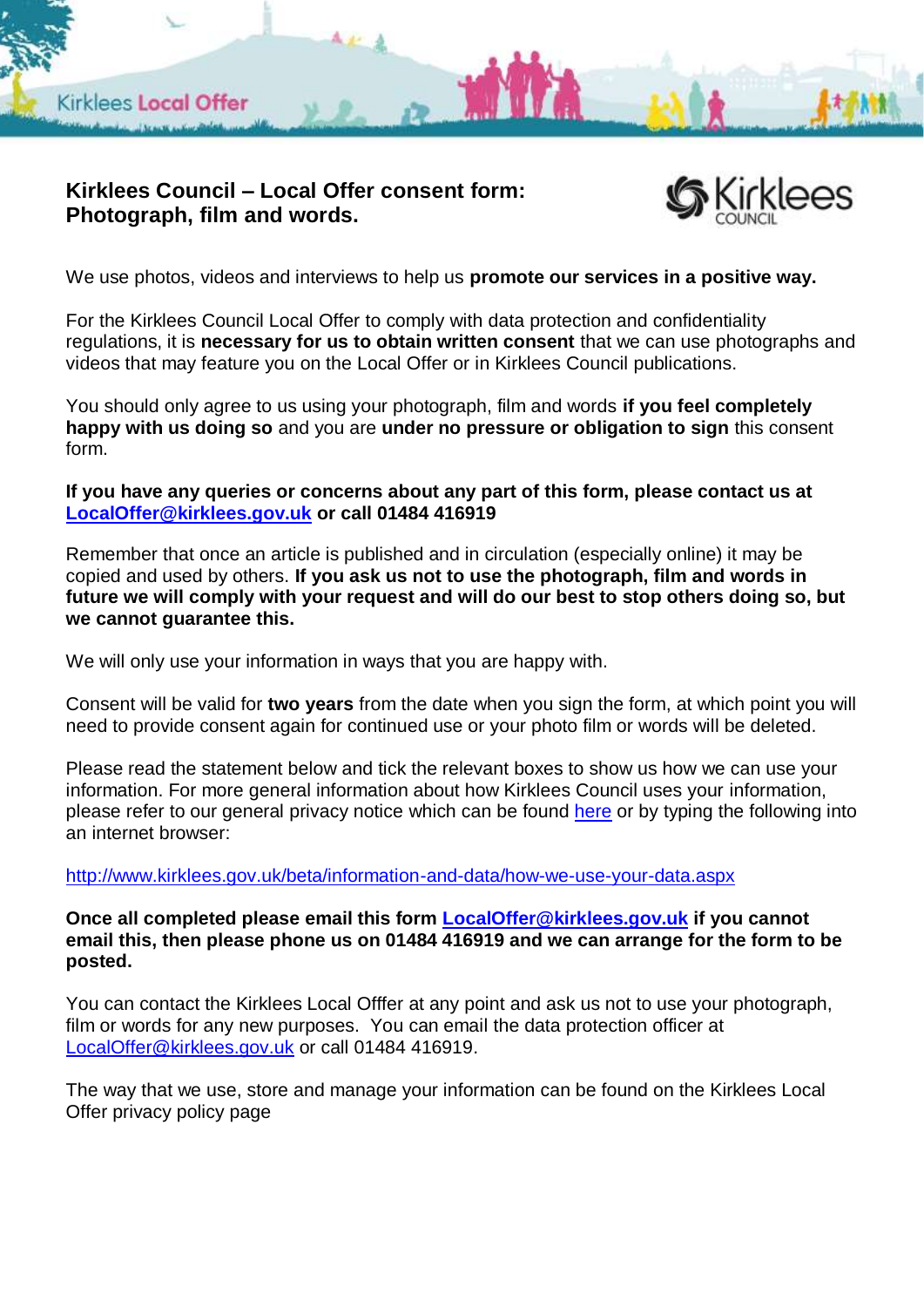

## **Please tick all the statements where you are happy for us to use your information:**

| Consent information:                                                                                                                                                   |                          |
|------------------------------------------------------------------------------------------------------------------------------------------------------------------------|--------------------------|
| To be completed by child or young person:<br>I give permission for my photograph or video to be used on the Kirklees Local Offer                                       |                          |
| Website Yes/No                                                                                                                                                         |                          |
| I give permission for my photograph or video to be used on Social Media Yes/No<br>I give permission for my photograph to be used on Kirklees Council printed publicity |                          |
| Yes/No                                                                                                                                                                 |                          |
| I give permission for my photograph or video to be used on the Kirklees Council Intranet<br>(Internal secure website) Yes/No                                           |                          |
| I give permission for my photograph to be used in newspapers Yes/No                                                                                                    |                          |
| I give permission for my photograph and videos to be used for training Kirklees Council<br>Staff Yes/No                                                                |                          |
|                                                                                                                                                                        |                          |
| Signature of young person:                                                                                                                                             | <b>Print name child:</b> |
|                                                                                                                                                                        |                          |
| Date:                                                                                                                                                                  |                          |
| Date of Birth:                                                                                                                                                         |                          |

If the child or young person is under 16, consent must be obtained from parents.

If over 16, it's still good practice to inform parents that photographs/videos of their child may be used if the child has given consent.